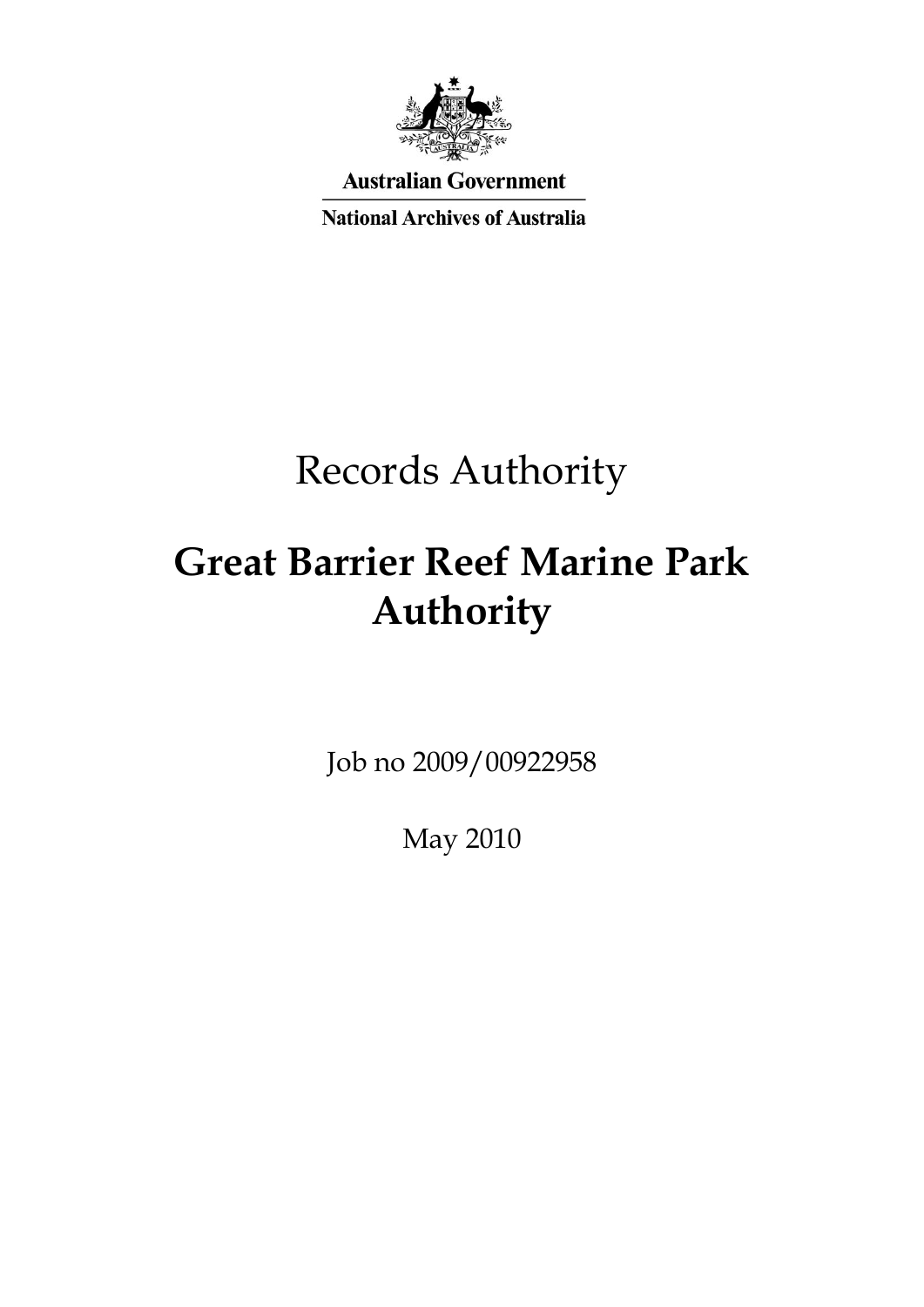### **CONTENTS**

| <b>INTRODUCTION</b>                    | 3  |
|----------------------------------------|----|
| <b>APPLICATION OF THIS AUTHORITY</b>   | 4  |
| <b>CONTACT INFORMATION</b>             | 5  |
| <b>AUTHORISATION</b>                   | 6  |
| <b>CLASSES</b>                         | 7  |
| <b>AQUARIUM OPERATIONS</b>             | 7  |
| <b>MARINE LIFE PROTECTION PROGRAMS</b> | 10 |
| STAKEHOLDER ENGAGEMENT                 | 12 |
| <b>STATUTORY OBLIGATIONS</b>           | 15 |

© Commonwealth of Australia 2010

 This work is copyright. Apart from any use as permitted under the *Copyright Act 1968,* no part may be reproduced by any process without prior written permission from the National Archives of Australia. Requests and inquiries concerning reproduction and rights should be directed to the Publications Manager, National Archives of Australia, PO Box 7425, Canberra Mail Centre ACT 2610, Australia.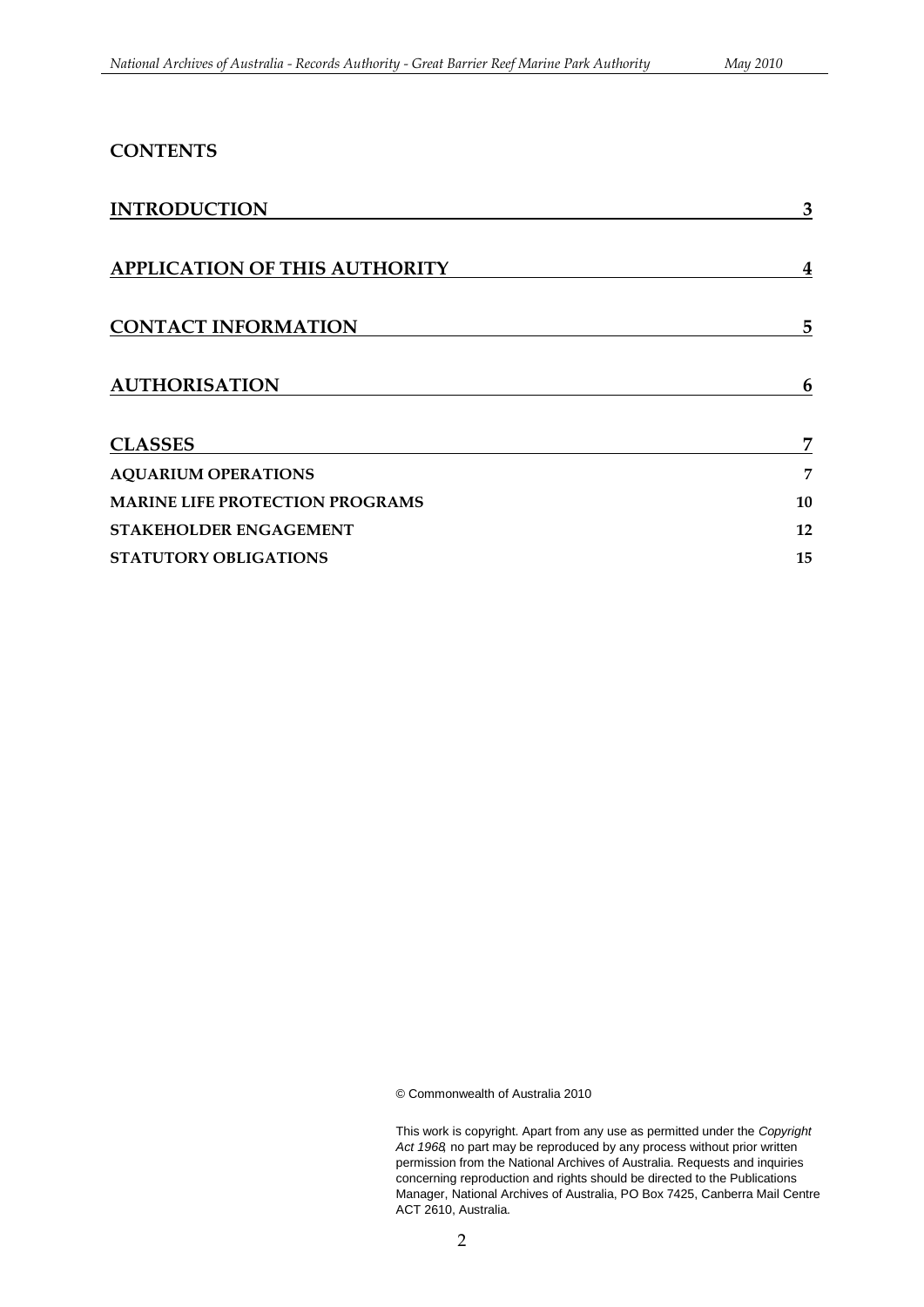### **INTRODUCTION**

 The Great Barrier Reef Marine Park Authority and the National Archives of Australia have developed this Records Authority to set out the requirements for keeping or destroying records for the core business areas of Aquarium Operations, Marine Life Protection Programs, Stakeholder Engagement and Statutory Obligations. It represents a significant commitment on behalf of Great Barrier Reef Marine Park Authority to understand, create and manage the records of its activities.

 This Authority is based on the identification and analysis of the business of Great Barrier Reef Marine requirements, and the interests of stakeholders, the agency and the National Archives of Australia. Park Authority. It takes into account the agency's legal and organisational records management

 This Authority gives the Great Barrier Reef Marine Park Authority permission under the *Archives Act 1983*, for the destruction, retention or transfer to the National Archives of Australia of the records described. The Authority sets out those records that need to be retained as national archives and the minimum length of time that temporary records need to be kept. Retention periods for these temporary records are based on: an assessment of business needs; broader organisational accountability requirements; and community expectations, and are approved by the National Archives of Australia on the basis of information provided by the agency.

The Great Barrier Reef Marine Park Authority may use the following tools to dispose of their records:

- this Records Authority covering its agency specific records;
- general records authorities, such as the Administrative Functions Disposal Authority (AFDA), • general records authorities, such as the Administrative Functions Disposal Authority (AFDA), covering business processes and records common to Australian Government agencies; and
- normal administrative practice (NAP) which allows for the destruction of records where the records are duplicated, unimportant or for short-term use only.

 of this Authority is recommended. All amendments must be approved by the National Archives. As changes in circumstances may affect future records management requirements, the periodic review

 Advice on using this Authority and other records management matters is available from the National Archives' website at www.naa.gov.au or by contacting the Agency Service Centre at [recordkeeping@naa.gov.au](mailto:recordkeeping@naa.gov.au) or (02) 6212 3610.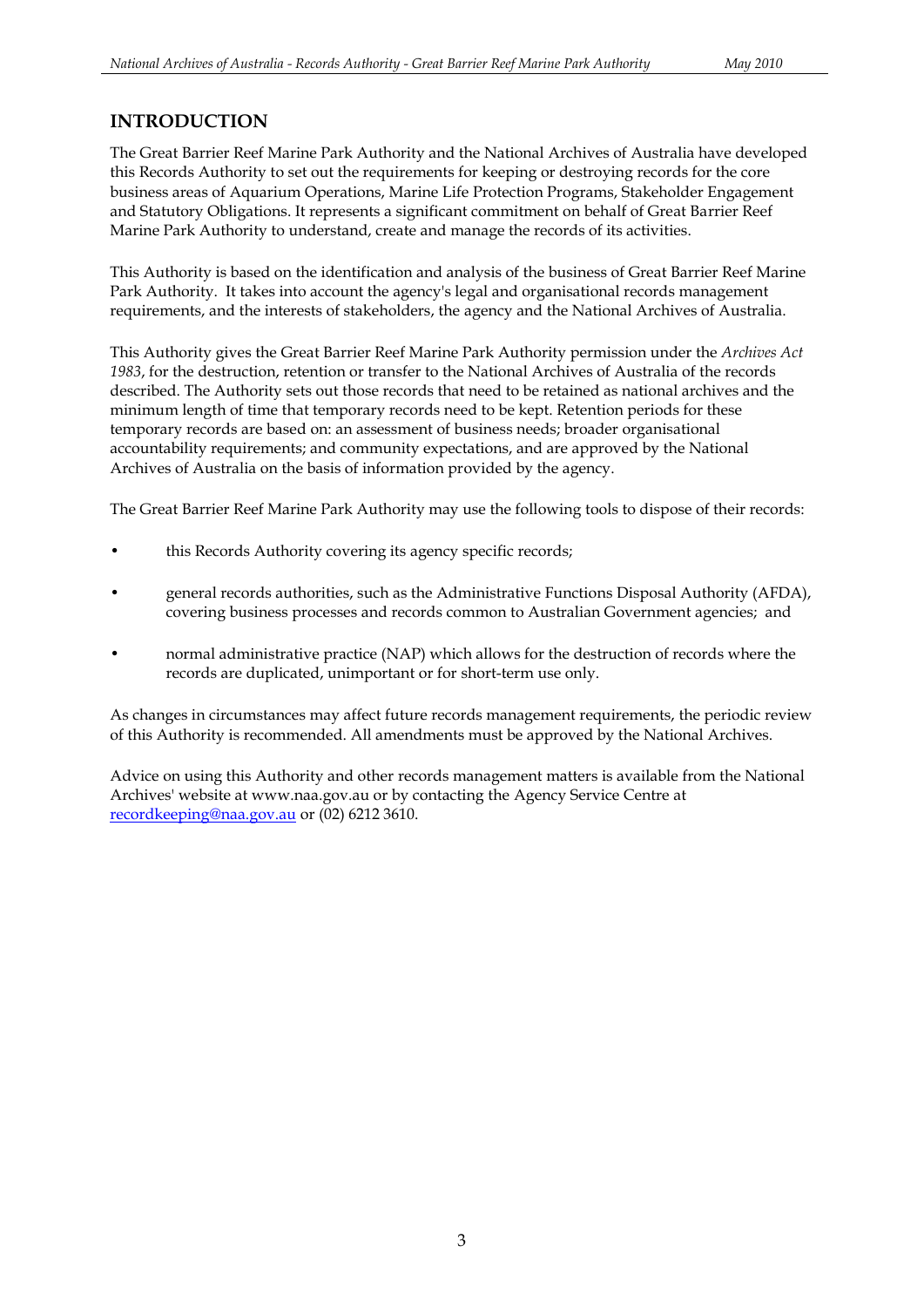### **APPLICATION OF THIS AUTHORITY**

 1. This Authority replaces Records Authority (RA) 1383 (1999). The superseded RA can no longer be used by the Great Barrier Reef Marine Park Authority to sentence records after the date of issue of this Authority.

 2. This Authority should be used in conjunction with the Administrative Functions Disposal Authority (AFDA) issued by the National Archives to cover administrative records common to Australian Government agencies.

 3. This Authority should be used in conjunction with general disposal authorities issued by the National Archives that cover other types of records that may be created by the Great Barrier Reef Marine Park Authority, such as encrypted records and source records that have been copied.

 4. This Authority is to be used to sentence records. Sentencing involves the examination of records in order to identify the individual disposal class to which they belong. This process enables sentencers to determine how long records need to be kept. Advice on sentencing is available from the National Archives.

 5. Where the method of recording information changes (for example from a manual system to an electronic system, or when information is migrated from one system to a new system) this Authority can still be used to sentence the records created, providing the records document the same core business. The information must be accessible for the period of time prescribed in this Authority. The Great Barrier Reef Marine Park Authority will need to ensure that any software, hardware or documentation required to enable continuing access to the information is available for the periods prescribed.

 6. In general, retention requirements indicate a minimum period for retention. The Great Barrier Reef Marine Park Authority may extend minimum retention periods if it considers that there is an administrative need to do so, without further reference to the National Archives. Where the Great Barrier Reef Marine Park Authority believes that its accountability will be substantially compromised because a retention period or periods are not adequate, it should contact the National Archives for review of the retention period.

 7. The Great Barrier Reef Marine Park Authority may destroy certain records without formal authorisation as a normal administrative practice. This usually occurs where the records are duplicated, facilitative or for short-term use only. NAP does not replace the arrangements agreed to in records authorities. Advice and guidance on destroying records as a normal administrative practice is available from the National Archives' website a[t www.naa.gov.au.](http://www.naa.gov.au/)

 8. From time to time the National Archives will place a freeze on some groups of records to prevent their destruction. Further information about disposal freezes and whether they affect the application of this Authority is available from the National Archives website at <u>www.naa.gov.au</u>.

 9. Records in the care of the Great Barrier Reef Marine Park Authority should be appropriately stored and preserved. The Great Barrier Reef Marine Park Authority needs to meet this obligation to ensure that the records remain authentic and accessible over time. Under section 31 of the Archives Act 1983, access arrangements are required for records that are in the open access period (currently after 30 years).

years).<br>10. Appropriate arrangements should be made with the National Archives when records are to be transferred into custody. The National Archives accepts for transfer only those records designated as national archives. national archives.<br>  $\hfill 4$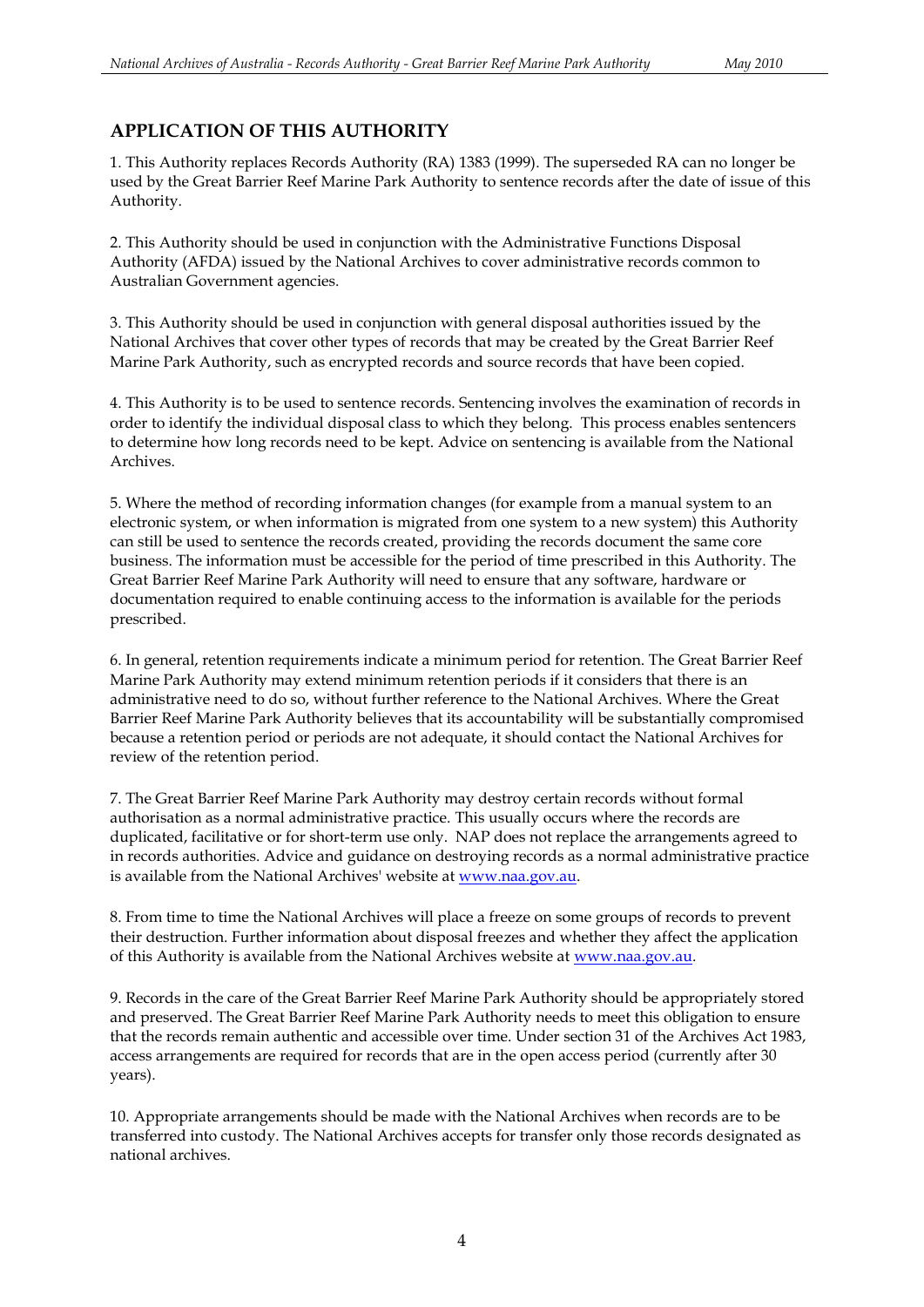11. Advice on how to use this Authority is available from the Great Barrier Reef Marine Park Authority records manager. If there are problems with the application of the Authority that cannot be resolved, please contact the National Archives.

### **CONTACT INFORMATION**

 For assistance with this authority or for advice on other recordkeeping matters, please contact National Archives' Agency Service Centre.

 Queen Victoria Terrace Tel: (02) 6212 3610 Parkes ACT 2600 PO Box 7425 Canberra Mail Centre ACT 2610 Website: <u>www.naa.gov.au</u>

Fax: (02) 6212 3989 Email: recordkeeping@naa.gov.au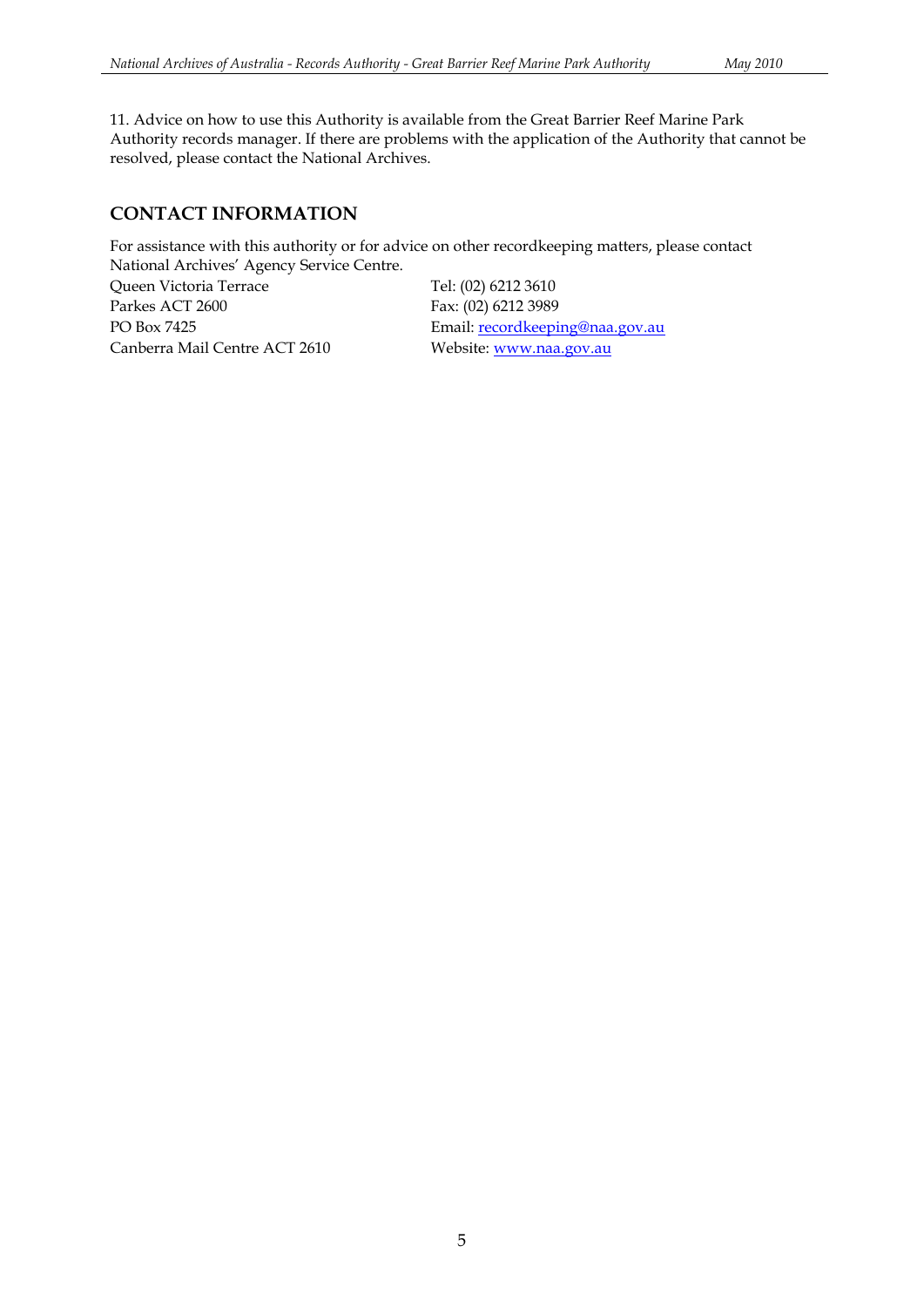### **AUTHORISATION**

RECORDS AUTHORITY

**Person to whom notice of Executive Chairman and Chief Executive authorisation is given:** Great Barrier Reef Marine Park Authority 2-68 Flinders Street Townsville QLD 4810

**Purpose:** AUTHORISES ARRANGEMENTS FOR THE DISPOSAL OF RECORDS IN ACCORDANCE WITH SECTION 24(2)(b) OF THE ARCHIVES ACT 1983

Aquarium Operations Application: Marine Life Protection Programs Stakeholder Engagement Statutory Obligations

> This authorisation gives permission for the destruction, retention or transfer to the National Archives of Australia of the records described. The authority will apply only if these actions take place with the consent of the agency responsible for the core business documented in the records.

Authorising Officer **Contact Contact Contact Contact Contact Contact Contact Contact Contact Contact Contact Contact Contact Contact Contact Contact Contact Contact Contact Contact Contact Contact Contact Contact Contact C** 

Shrill de

Ross Gibbs Director-General National Archives of Australia

4 May 2010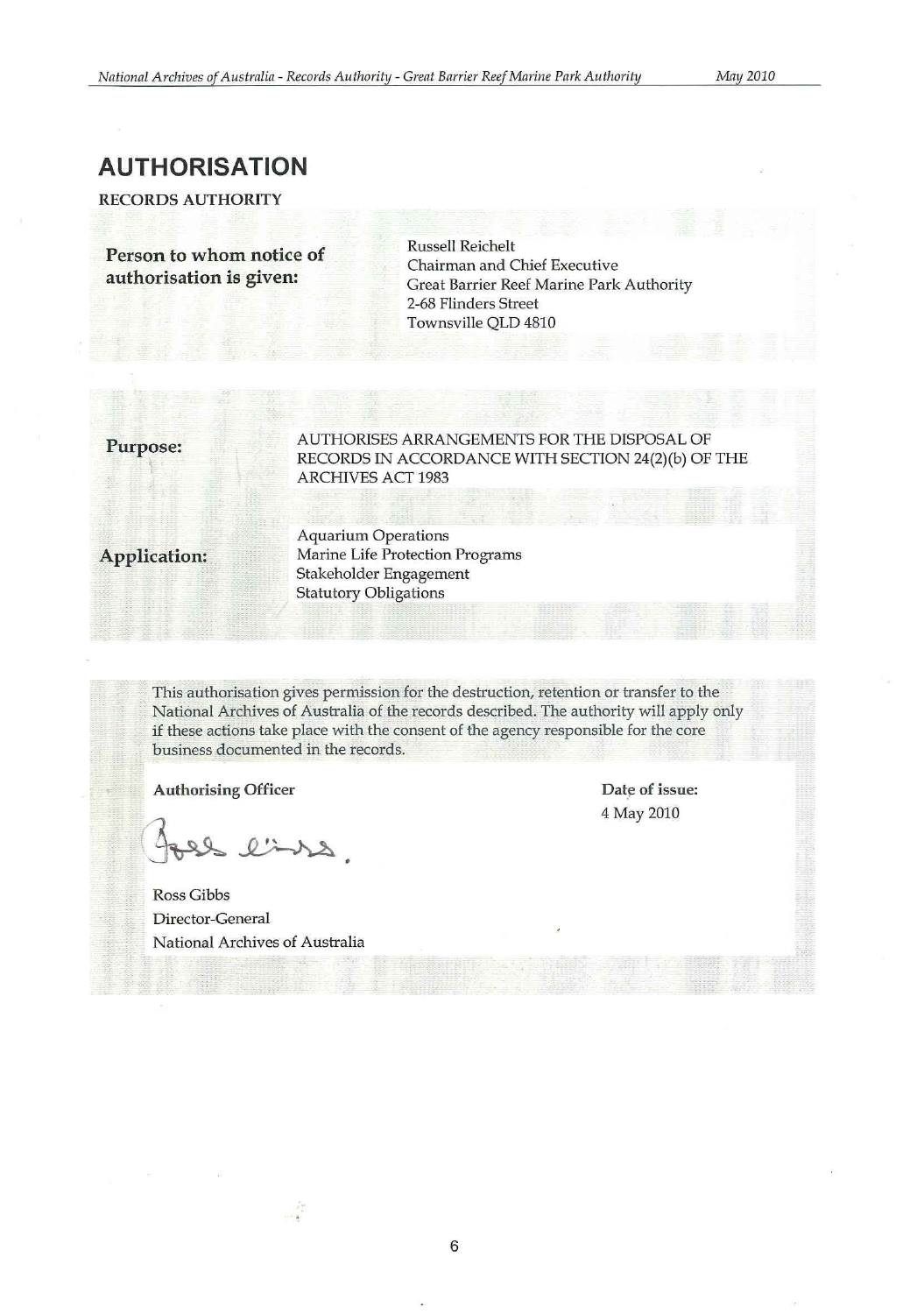### <span id="page-6-0"></span>**AQUARIUM OPERATIONS**

 centre of the Great Barrier Reef Marine Park Authority and raises awareness of the reef by developing The business of managing the operations of the agency's aquarium. The aquarium is the educational and managing educational programs, collections and exhibits based around the world's largest living coral reef aquarium.

This work includes the specific tasks of:

- awards presented to the **Aquarium**;
- coordinating and managing customer service aspects of the aquarium;
- receipt and processing of donations;
- promoting, developing and implementing education programs;
- research, development and coordination of core and permanent exhibitions;
- managing functions, celebrations and commemorative events;
- coordination and maintenance of living exhibits;
- aquarium construction and maintenance;
- marketing the aquarium to local, national and international customers; and
- managing volunteering, sponsorship and membership programs and databases.

The performance of the business is supported by routine administrative tasks such as:

- giving and receiving advice;
- negotiating and establishing agreements;
- **•** receiving and responding to enquiries;
- managing meetings; and
- development of policies and procedures.

### *[For finance matters use FINANCIAL MANAGEMENT.*

 *OCCUPATIONAL HEALTH & SAFETY For workplace Occupational Health and Safety policies, procedures, incidents and claims use* 

 *For purchase and maintenance of routine equipment and stores use EQUIPMENT & STORES.* 

 *National Archives of Australia (www.naa.gov.au) guidelines on destroying records as a normal For records that are not needed to document business activities, such as copies, unimportant drafts or rough working papers, refer to the Agency's Normal Administrative Practice (NAP) policy or the administrative practice]* 

#### **Class no. Description of records Disposal action Action Action Action Action Action Action Action Action Action**

- continuing value to Australia that are either controversial, archives 21194 Records documenting issues and activities that have Retain as<br>continuing value to Australia that are either controversial. archives subject to government level scrutiny, innovative and/or high profile with either a significant social, environmental or economic benefit to the Great Barrier Reef and/or the Australian people. Includes:
	- giving and receiving advice;
	- agreements between the agency and its stakeholders;
	- milestone celebrations and anniversaries;
	- are of national historical benefit; construction and maintenance of the building, repairs or extensions to the Aquarium; and designs and specifications of specialised or unique equipment that

Retain as national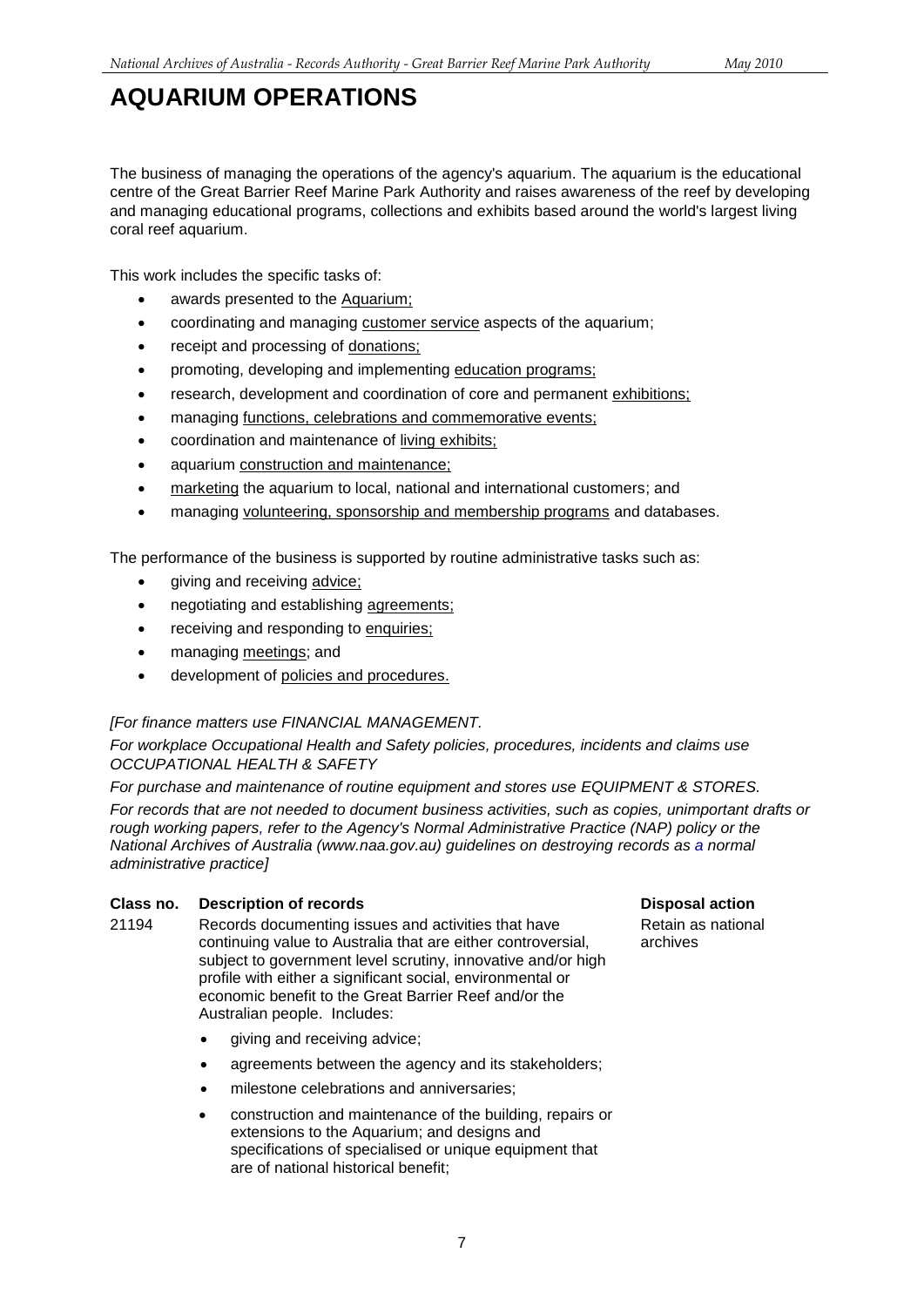### **AQUARIUM OPERATIONS**

| Class no.          | <b>Description of records</b><br>21194 Continued on next page                                                                                                                                                                                                                             |                                                                                                                                                                                                                                                                                           | <b>Disposal action</b>                |  |
|--------------------|-------------------------------------------------------------------------------------------------------------------------------------------------------------------------------------------------------------------------------------------------------------------------------------------|-------------------------------------------------------------------------------------------------------------------------------------------------------------------------------------------------------------------------------------------------------------------------------------------|---------------------------------------|--|
| 21194<br>continued | $\bullet$                                                                                                                                                                                                                                                                                 | donations of money, items, artefacts or property that are<br>of long-term value or ongoing benefit to the nation;                                                                                                                                                                         | Retain as national<br>archives        |  |
|                    | $\bullet$                                                                                                                                                                                                                                                                                 | significant educational programs and resources used to<br>increase environmental awareness of the Marine Park<br>such as an international school video link-up program;                                                                                                                   |                                       |  |
|                    | ٠                                                                                                                                                                                                                                                                                         | exhibitions that are permanent or unique;                                                                                                                                                                                                                                                 |                                       |  |
|                    | $\bullet$                                                                                                                                                                                                                                                                                 | records documenting the development, installation and<br>promotion of 'Living Exhibits', which are living organisms<br>displayed in their simulated natural environment eg the<br>rehabilitation of marine life in the Aquarium's Turtle<br>Hospital;                                     |                                       |  |
|                    | ٠                                                                                                                                                                                                                                                                                         | marketing and promotional programs selling the product<br>to local, national and international customers;                                                                                                                                                                                 |                                       |  |
|                    | ٠                                                                                                                                                                                                                                                                                         | development and implementation of policies; and                                                                                                                                                                                                                                           |                                       |  |
|                    |                                                                                                                                                                                                                                                                                           | records documenting the establishment of the Volunteer<br>Program.                                                                                                                                                                                                                        |                                       |  |
| 21195              | Records documenting:                                                                                                                                                                                                                                                                      |                                                                                                                                                                                                                                                                                           | Disposal not authorised               |  |
|                    | $\bullet$                                                                                                                                                                                                                                                                                 | customer service related awards presented to the<br>Aquarium for recognition of its core business. Includes<br>certificates, trophies and awards;                                                                                                                                         |                                       |  |
|                    | $\bullet$                                                                                                                                                                                                                                                                                 | maintenance issues involving unusual water quality<br>problems that are of scientific value to the Aquarium; and                                                                                                                                                                          |                                       |  |
|                    |                                                                                                                                                                                                                                                                                           | membership program database.                                                                                                                                                                                                                                                              |                                       |  |
| 21196              | Records documenting administrative arrangements and/or<br>the development of policies, standards and procedures and<br>that do not involve environmental, cultural, social, political or<br>international implications and are not unique or of national<br>historical benefit. Includes: |                                                                                                                                                                                                                                                                                           | Destroy 10 years after<br>last action |  |
|                    |                                                                                                                                                                                                                                                                                           | educational programs and resources;                                                                                                                                                                                                                                                       |                                       |  |
|                    |                                                                                                                                                                                                                                                                                           | exhibitions;                                                                                                                                                                                                                                                                              |                                       |  |
|                    |                                                                                                                                                                                                                                                                                           | living exhibits including permits to gather live specimens<br>from the reef;                                                                                                                                                                                                              |                                       |  |
|                    |                                                                                                                                                                                                                                                                                           | maintenance of water quality in the Aquariums (ie log<br>sheets);                                                                                                                                                                                                                         |                                       |  |
|                    |                                                                                                                                                                                                                                                                                           | maintenance, purchase and disposal of diving<br>equipment. (As scuba diving is carried out frequently<br>during the course of the day, the health and safety<br>responsibilities of equipment have been included); and                                                                    |                                       |  |
|                    | ٠                                                                                                                                                                                                                                                                                         | records documenting Volunteers Association including<br>training material and the nomination and selection of<br>volunteers for the program.                                                                                                                                              |                                       |  |
| 21197              |                                                                                                                                                                                                                                                                                           | Records documenting administrative arrangements and/or<br>the development of policies, standards and procedures and<br>that do not involve environmental, cultural, social, political or<br>international implications and are not unique or of national<br>historical benefit. Includes: | Destroy 7 years after last<br>action  |  |
|                    |                                                                                                                                                                                                                                                                                           | agreements;                                                                                                                                                                                                                                                                               |                                       |  |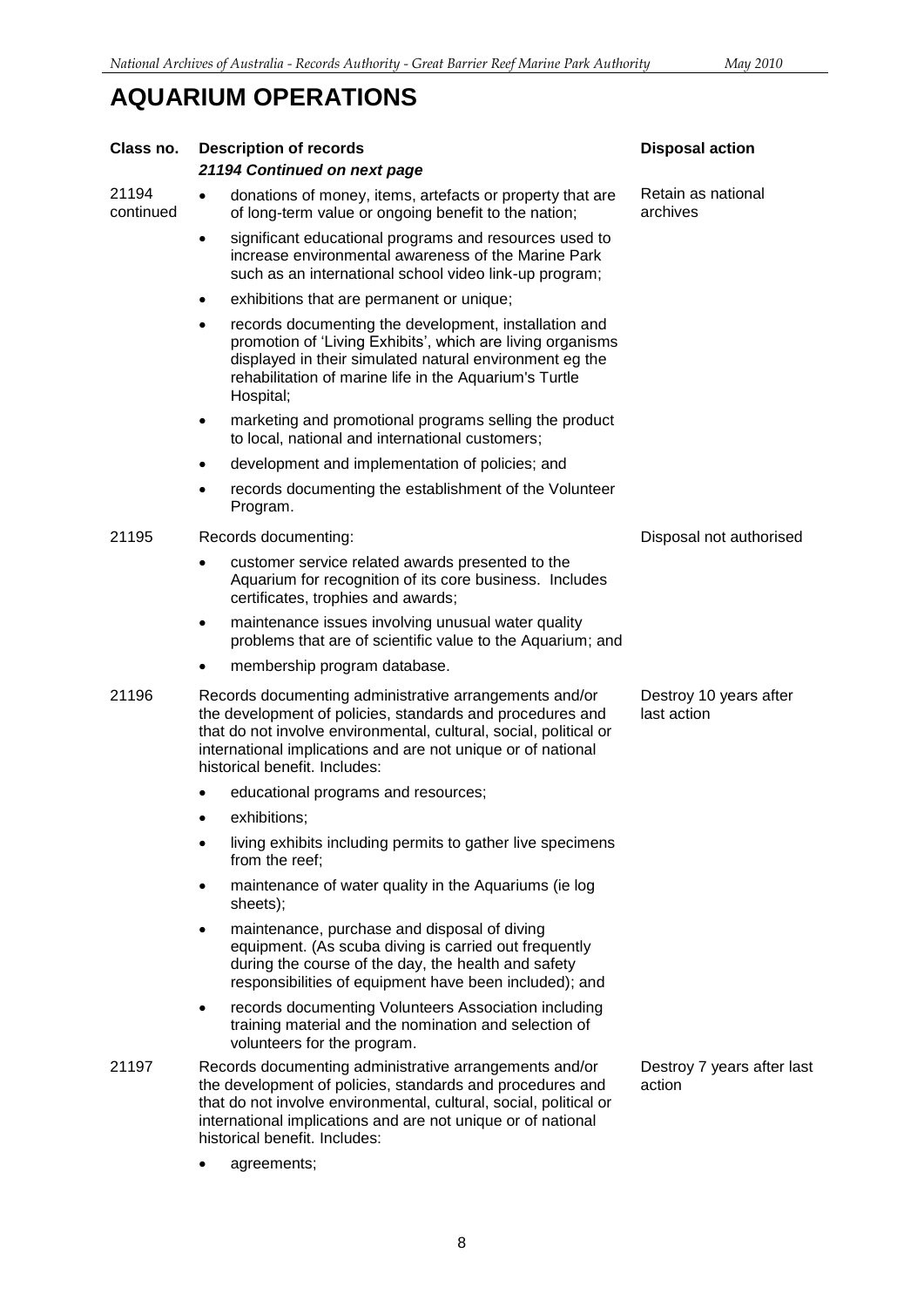### **AQUARIUM OPERATIONS**

### **Class no.** Description of records Disposal action **Disposal action** *21197 Continued on next page*

 services and managing an enquiry desk, telephone 21197 • Customer services provided to the Aquarium's Destroy 7 years after last continued stakeholders and monitoring goals to ensure the action stakeholders and monitoring goals to ensure the Aquarium is reaching its educational and enjoyment targets. Also includes the development of customer service charters and directives relating to the provision of information service or interpreter service;

- donations that are of little public interest (ie small amounts);
- giving and receiving advice;
- policies; and
- procedures.
- 21198 Records documenting administrative arrangements and/or Destroy 5 years after last<br>the development of policies, standards and procedures, that action the development of policies, standards and procedures, that do not involve environmental, cultural, social, political or international implications and are not unique or of national historical benefit. Includes:
	- celebrations e.g. catering, venue bookings and entertainment;
	- enquiries;
	- functions (social occasions) including booking details and arrangements involved with hiring the Aquarium as an after hours venue;
	- marketing; and
	- membership programs i.e. paper version of initial membership details which are transferred to a database.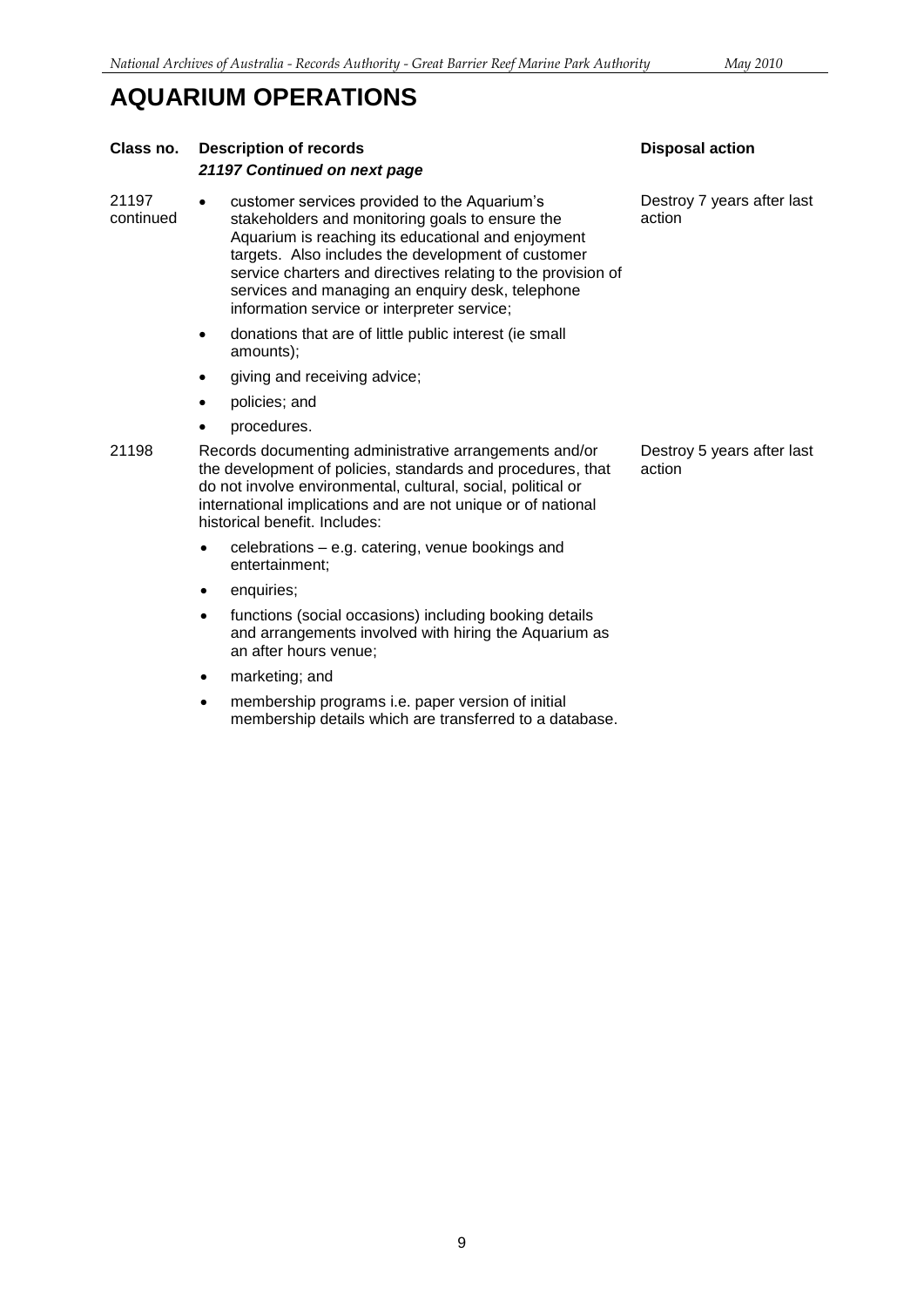### <span id="page-9-0"></span>**MARINE LIFE PROTECTION PROGRAMS**

 The business of maintaining islands and sea-based areas of the natural environment within the Marine Park. Programs are developed to conserve plant and animal life; to enhance the sustainability of increasing stakeholders' stewardship and awareness levels and enhances the social marketing ability ecosystems; and to promote community awareness and participation in conservation activities. The implementation of programs enhances the legislation and regulations protecting the Reef by of the agency.

This work includes the specific tasks of:

- the management of joint ventures;
- program management including development and implementation; and
- research programs undertaken or funded by the Agency.

The performance of the business is supported by routine administrative tasks such as:

- delivery of addresses to stakeholders;
- giving and receiving advice;
- negotiation and establishment of agreements;
- establishment and management of committees;
- receiving and responding to enquiries;
- **•** development of policies and procedures:
- reporting requirements; and
- reviewing programs or research projects.

#### *[For Scientific Fellowships appointments and applications refer to individual's Personnel file.*

 *National Archives of Australia (www.naa.gov.au) guidelines on destroying records as a Normal Administrative Practice ] For records that are not needed to document business activities, such as copies, unimportant drafts or rough working papers, refer to the Agency's Normal Administrative Practice (NAP) policy or the* 

#### **Class no.** Description of records **Disposal action Disposal action**

- continuing value to Australia which is either controversial, archives 21199 Records documenting issues and activities that have subject to government level scrutiny, innovative and/or high profile with either a significant social, environmental or economic benefit to the Great Barrier Reef and/or the Australian people. Includes:
	- the preparation and delivery of addresses by the Minister or senior agency representatives;
	- giving and receiving advice;
	- agreements between the Agency and its stakeholders;
	- committees involving major stakeholders and the Agency e.g. high standard tourism operations or wildlife conservation recovery;
	- Control Program is utilised when outbreaks occur, but is joint ventures involving major stakeholders and the agency for fixed periods e.g. the Crown of Thorns Starfish not continual;
	- development and implementation of policies;
	- program management including the formulation, development and implementation programs e.g. 'Reef Guardian Schools' or 'Eyes & Ears' Program;

#### *21199 Continued on next page*

Retain as national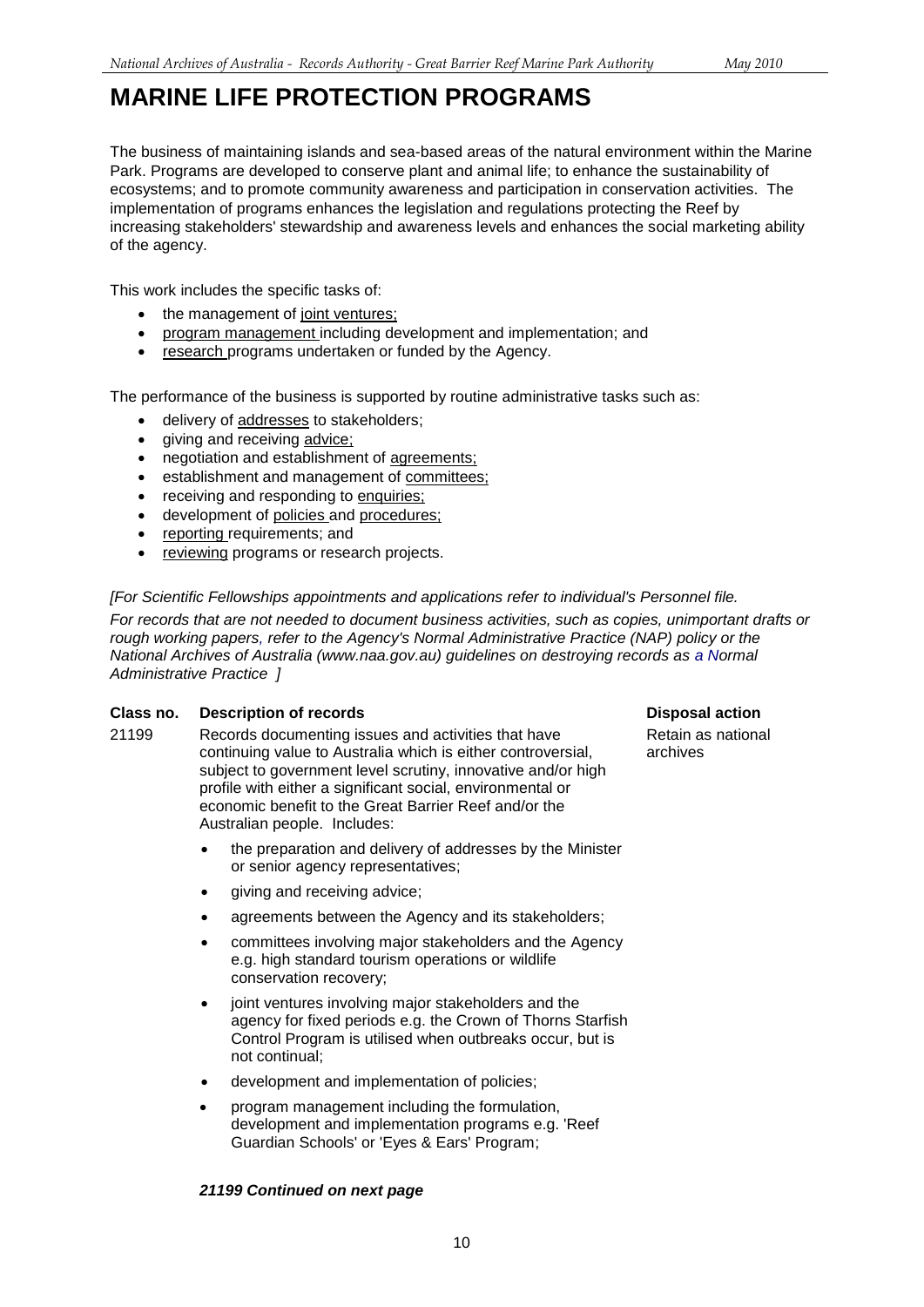## **MARINE LIFE PROTECTION PROGRAMS**

#### Retain as national Destroy 10 years after **Class no. Description of records**  21199 final reports and reporting processes; major research involving science coordination and social science aspects e.g. Crown-of-Thorns Starfish outbreak and depth sounding rolls; and significant program reviews. 21200 Records documenting administrative arrangements and/or the development of policies, standards and procedures that do not involve environmental, cultural, social, political or international implications, and are not unique or of national historical benefit. Includes: committees involving major stakeholders and the Agency; program management including the formulation, development and implementation stages; minor reporting systems; minor research programs; and reviewing processes. 21201 Records documenting administrative arrangements and/or the development of policies, standards and procedures, that do not involve environmental, cultural, social, political or international implications and are not unique or of national historical benefit. Includes documents related to contracts and finance. Includes: giving and receiving advice; agreements; joint ventures; **Disposal action**  archives last action Destroy 7 years after last action

- policies;
- procedures;
- minor programs; and
- grant funding for research programs.
- 21202 Records documenting administrative arrangements and/or the development of policies, standards and procedures and that do not involve environmental, cultural, social, political or international implications and are not unique or of national historical benefit. Includes
	- minor addresses;
	- internal agency committees; and
	- enquiries.

Destroy 5 years after last action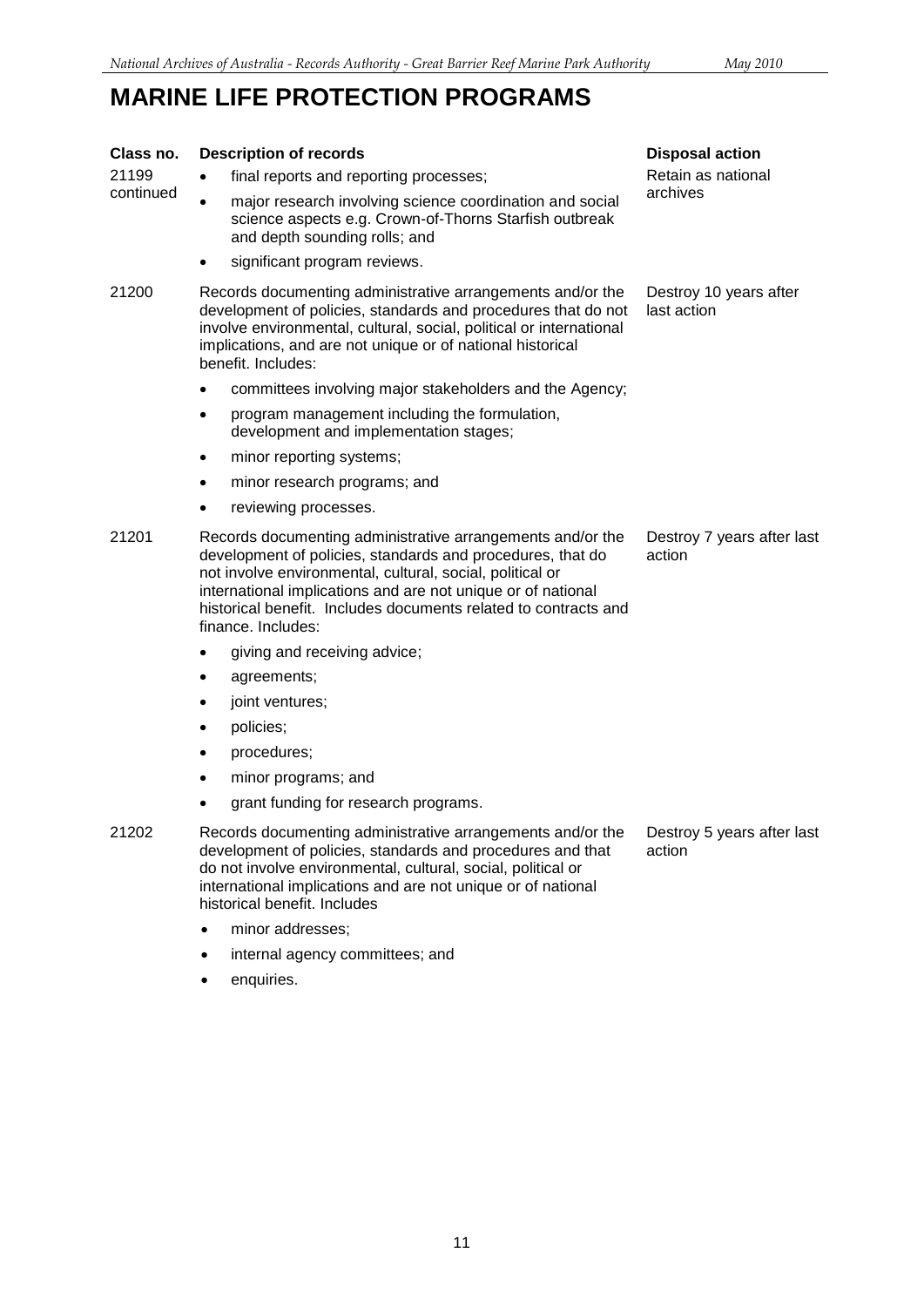## **STAKEHOLDER ENGAGEMENT**

 The core business of establishing networks with the agency's stakeholders and maintaining the organisation's broad public profile. Stakeholders refer to the Minister, government departments, businesses and groups (Australian and international) who have an interest in the Reef's longevity. This also includes individuals in the community who are not adequately represented by a stakeholder

group.<br>This work includes the specific tasks of:

- giving and receiving advice;
- establishment and management of committees such as intergovernmental committees and round tables;
- coordinating and managing customer service aspects;
- exhibitions attendance and management;
- joint ventures involving stakeholders;
- marketing programs including sponsorship of events and social marketing;
- **media relations including original Agency press releases and media contacts;**
- agency staff appointed to representative roles or external appointments to Agency committees;
- visits to the Agency by dignitaries or Agency staff visitations to lead stakeholders e.g. Agency staff providing assistance and knowledge to tsunami affected countries; and
- international advisory committees and agreements including International Union for Conservation of Nature (IUCN) or World Heritage documentation.

The performance of the business is supported by routine administrative tasks such as:

- delivery of addresses to stakeholders;
- giving and receiving advice;
- administrative arrangements to enable engagement;
- establishment and management of committees;
- organising agency sponsored conferences, staff attendance and speaking requests;
- receiving and responding to enquiries;
- managing meetings; and
- development of procedures.

### *[For the drafting of Annual Reports use PUBLICATION.*

*For the final electronic/paper drafts of Annual Reports use PUBLICATION*

 *For the submission of Annual Reports to the portfolio minister use GOVERNMENT RELATIONS*

 *For Annual Business Plans use STRATEGIC MANAGEMENT*

 *For documentation regarding the Marine Park Authority meetings and Ministerial Council meetings use GOVERNING BODIES.*

 *For documentation regarding the Local Marine Advisory Committees (LMACs) and Reef Advisory Committees (RACs) use ADVISORY BODIES.*

*For documents regarding the Audit Committee use STRATEGIC MANAGEMENT.*

*For documents relating to the Great Barrier Reef Environmental Research Ethics Advisory Committee use STATUTORY OBLIGATIONS.*

 *MARINE LIFE PROTECTION PROGRAMS related policy files. For documents relating to Stakeholder Engagement policy use STATUTORY OBLIGATIONS or* 

 *National Archives of Australia (www.naa.gov.au) guidelines on destroying records as a normal For records that are not needed to document business activities, such as copies, unimportant drafts or rough working papers, refer to the Agency's Normal Administrative Practice (NAP) policy or the administrative practice ]*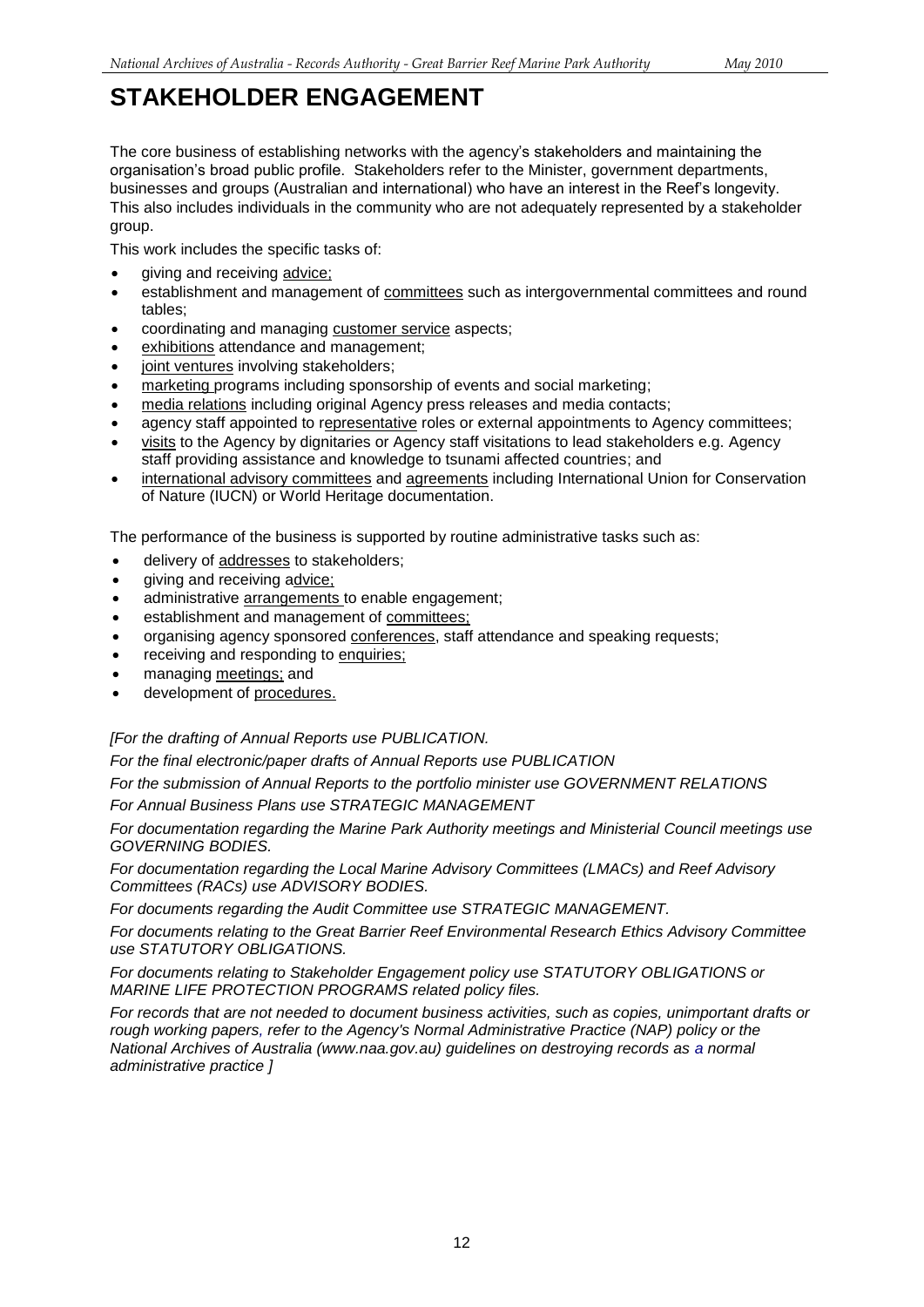### **STAKEHOLDER ENGAGEMENT**

#### **Class no.** Description of records Disposal action **Disposal action**

- continuing value to Australia that are either controversial, archives 21203 Records documenting issues and activities that have Retain as national<br>
continuing value to Australia that are either controversial archives subject to government level scrutiny, innovative and/or high profile with either a significant social, environmental or economic benefit to the Great Barrier Reef and/or the Australian people. Includes:
	- addresses made by senior agency officers at major public occasions;
	- giving and receiving advice;
	- committees involving major stakeholders and the agency e.g. World Heritage Committee, Commonwealth Marine Protected Areas Committee;
	- joint ventures involving major stakeholders and the agency for fixed periods;
	- master set of agency media releases;
	- master set of audio visual records used to promote agency research projects;
	- visits to the agency by royalty and heads of state. Includes visitor books signed by dignitaries; and
	- visits by agency staff to other government organisations or stakeholders for major or unique projects e.g. agency staff providing assistance and knowledge to tsunami affected countries.
- 21204 Records documenting the presentation of awards (customer Disposal not authorised service) to the agency for recognition of its core business. Includes certificates, trophies and awards.
- Destroy 10 years after 21205 Records documenting administrative arrangements and/or the development of policies, standards and procedures and that last action do not involve environmental, cultural, social, political or international implications and are not unique or of national historical benefit. Includes:
	- internal committees;
	- agency organised conferences; and
	- visits made by the Minister.
- 21206 Records documenting administrative arrangements and/or the Destroy 7 years after last development of policies, standards and procedures and that action do not involve environmental, cultural, social, political or international implications and are not unique or of national historical benefit. Includes documents related to contracts and finance. Includes:
	- planning, monitoring and evaluation of customer service;
	- minor joint ventures including agreements, contracts or sponsorship of events to promote the agency;
	- procedures;
	- visits to the agency made by the Prime Minister, Ministers, Members of Parliament, other agency officials, interstate and overseas delegations and major stakeholders; and
	- visits by agency staff to other government organisations.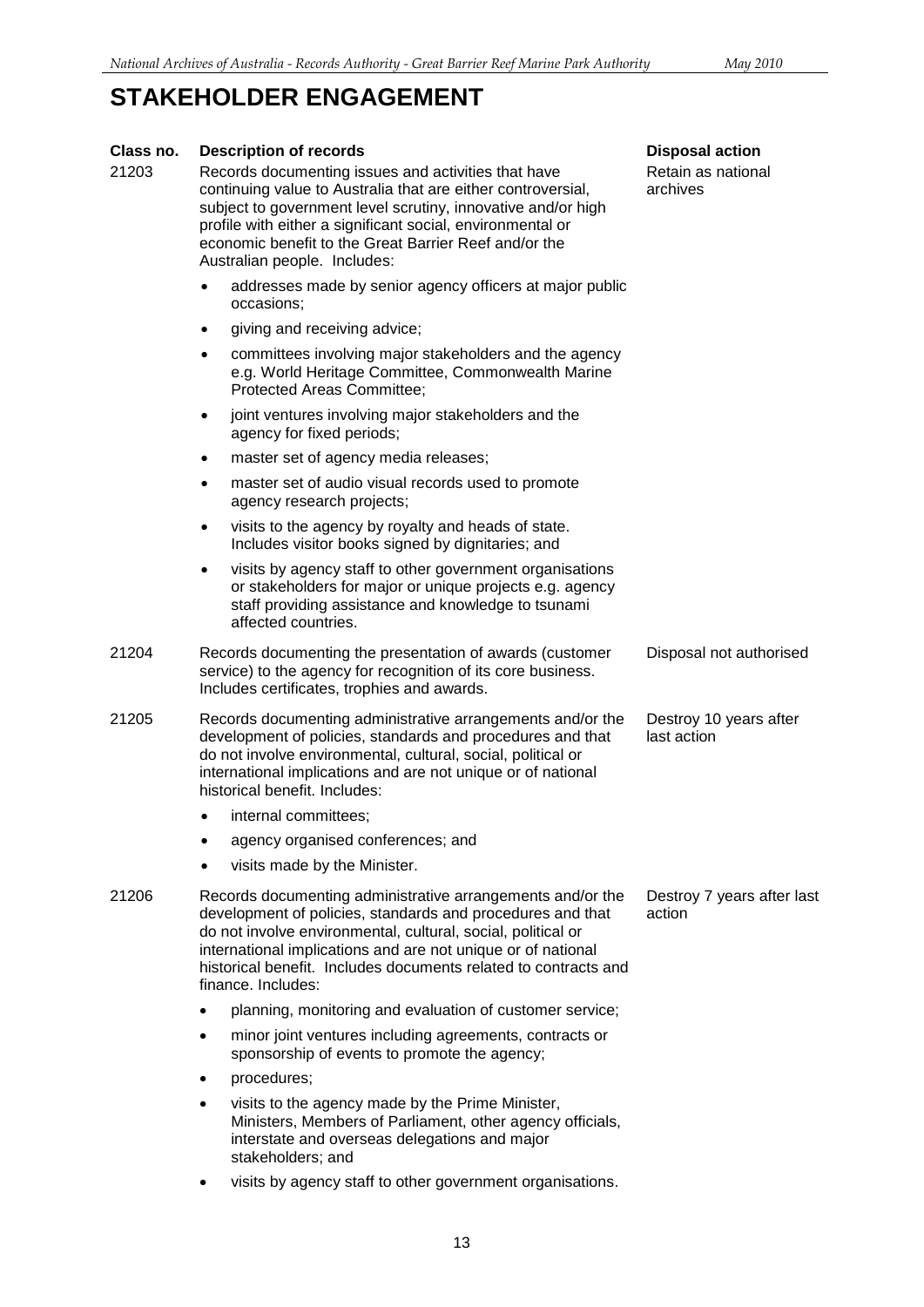## **STAKEHOLDER ENGAGEMENT**

### **Class no.** Description of records Disposal action **Disposal action**

21207 Records documenting administrative arrangements and/or the Destroy 5 years after last development of policies, standards and procedures and that action do not involve environmental, cultural, social, political or international implications and are not unique or of national historical benefit. Includes:

### • addresses:

- advice;
- arrangements;
- committees;
- conferences;
- enquiries;
- exhibitions;
- marketing;
- media relations;
- meetings; and
- representatives.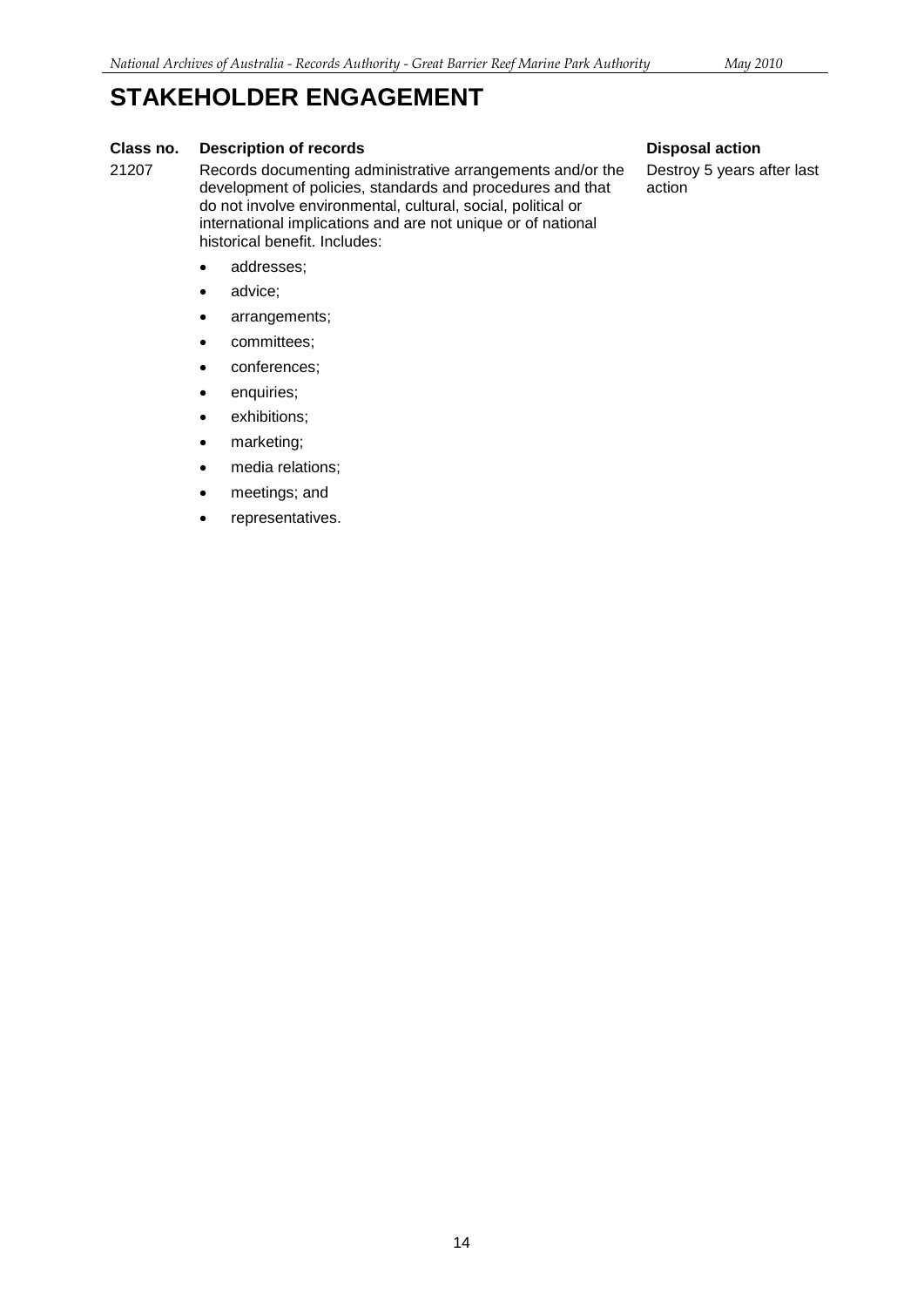## <span id="page-14-0"></span>**STATUTORY OBLIGATIONS**

 subsequent standards, policies and permitting guidelines which are implemented for sustainable The business of managing the Great Barrier Reef ecosystem using legislation, regulations and the usage of the Marine Park. This work includes the specific tasks of:

- advice regarding legislative requirements including:
	- $\circ$  development proposals;
- compliance to legislation including:
	- o enforcement;
	- o field-based management;
	- $\circ$  illegal fishing activities;
	- o marine pollution;
	- $\circ$ pre & post patrol reports; and
	- o surveillance.
- joint ventures with major stakeholders encompassing Codes of Conduct and operating procedures that have been agreed to by the agency and major stakeholders;
- **.** litigation of alleged breaches of Act;
- marine park permits process involving granting, allocation, latency, tenure and compliance to the permit relating to research, tourism, harvest/fishing;
- marine park planning including the organisation's mandate to create, implement and enforce zoning plans and plans of management for the protection of the Marine Park including:
	- o aquaculture;
	- $\circ$  environmental management plans for scientific research zones;
	- $\circ$ plans of management;
	- $\circ$ ports:
	- o recovery plans;
	- o representative area program;
	- $\circ$ shipping;
	- $\circ$  site management plans and arrangements;
	- $\circ$  threat abatement plans;
	- o Traditional Use of Marine Resources Agreements (TUMRAs) Accreditation; and
	- o zoning plans.
- **.** legislatively required reporting processes e.g. Outlook Report;
- stakeholder submissions inviting comments on proposed policies;
- statutory reconsiderations;
- user pays charge administration e.g. Environmental Management Charge (EMC); and
- The performance of the business is supported by routine administrative tasks such as:
	- o giving and receiving advice;
	- o agreements;
	- o Establishment and management of committees;
	- $\circ$  receiving and responding to enquiries;
	- o development of policies and procedures; and
	- o reviewing programs

 *or rough working papers, refer to the Agency's Normal Administrative Practice (NAP) policy or the National Archives of Australia (www.naa.gov.au) guidelines on destroying records as a normal [For records that are not needed to document business activities, such as copies, unimportant drafts administrative practice*

 *For copies of Agency permits issued by the Environmental Protection Agency for the Marine Park refer to the Agency's Normal Administrative Practice (NAP) policy or the National Archives of Australia www.naa.gov.au ] destruction authorisation available through the National Archives of Australia website:*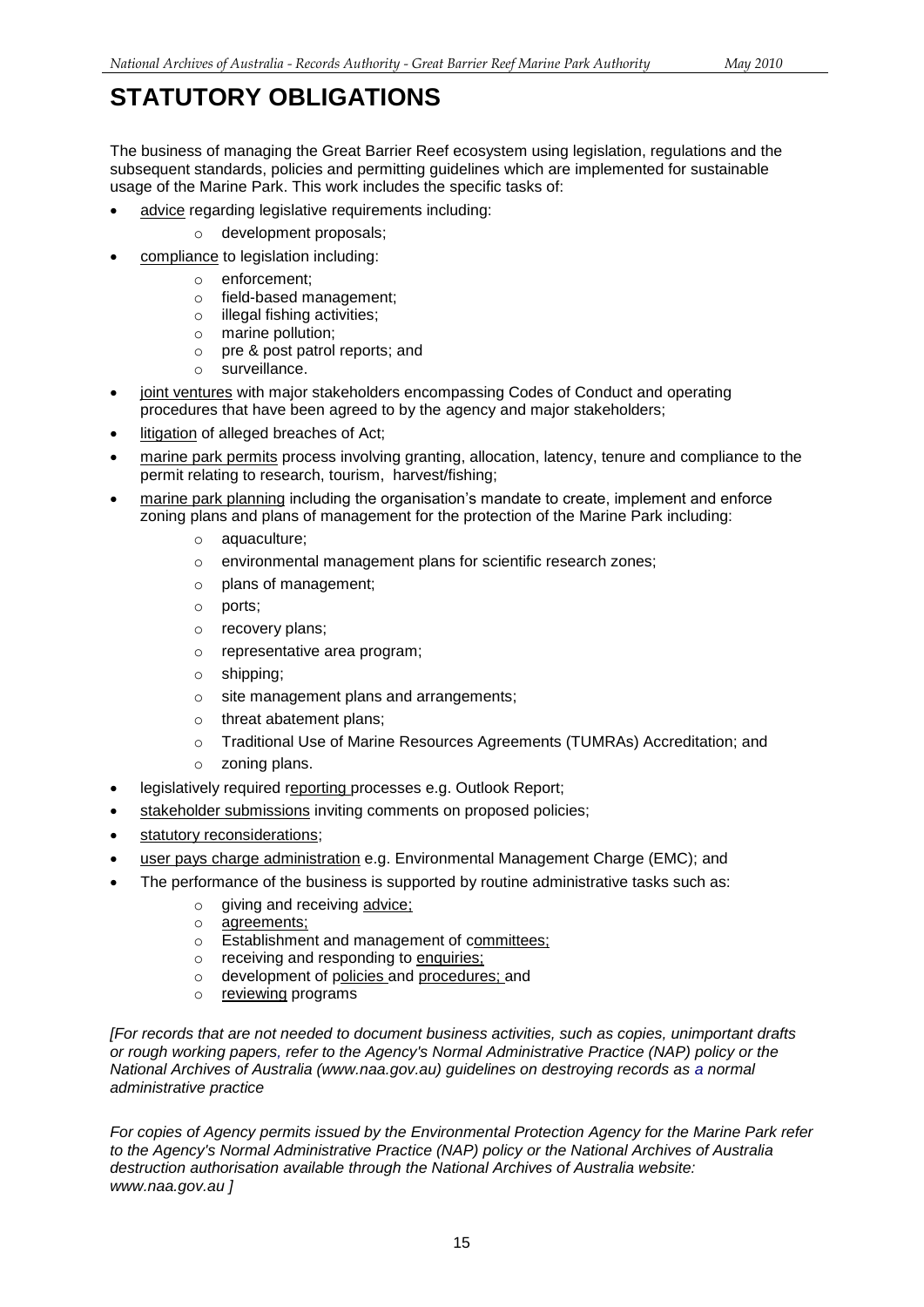## **STATUTORY OBLIGATIONS**

### **Class no.** Description of records Disposal action **Disposal action**

- continuing value to Australia that are either controversial, archives 21208 Records documenting issues and activities that have Retain as national<br>
continuing value to Australia that are either controversial archives subject to government level scrutiny, innovative and/or high profile with either a significant social, environmental or economic benefit to the Great Barrier Reef and/or the Australian people. Includes:
	- giving and receiving advice;
	- agreements between the Agency and stakeholders;
	- committees involving major stakeholders and the agency e.g. Great Barrier Reef Environmental Research Ethics Advisory Committee meetings;
	- management of investigations into alleged compliance breaches of the Marine Park laws, regulations or standards which become precedent-setting, or where the case results in considerable public interest or historical significance;
	- litigation matters involving breaches to the Marine Park legislation and regulations where legal precedents are set;
	- joint ventures involving major stakeholders and the Agency for fixed periods e.g. Code of Conduct for 'Blue Pearl Bay Industry' and 'Interactions with Minke Whales';
	- the Authority including establishment; public submissions proclamation of the Great Barrier Reef Marine Park and and significant planning and management issues;
	- development and management of policies e.g. zoning; plans of management; site management arrangements and site management plans in the Marine Park;
	- development and creation of major reporting mechanisms on matters of national environmental significance. Includes a final copy of report e.g. the Outlook Report;
	- external reviews of agency programs;
	- significant stakeholder submissions for the purpose of contributing to the development of marine park laws, regulations, standards and policies e.g. significant documents and the register of printed postcard submissions received for the zoning plan;
	- requests to instigate statutory reconsideration to the marine park laws, regulations, standards e.g. Administrative Appeals Tribunal cases; and
	- the development and implementation of legislation and policies relating to charges e.g. Environmental Management Charge.
- and procedures in the Marine Park and that do not involve last action 21209 Records documenting the management of policies, standards environmental, cultural, social, political or international implications; and are not unique or of national historical benefit; and cases that do not set a legal precedent or proceed to litigation. Includes:
	- environmental and heritage assessments and advice of proposed activities, actions, policies, plans or programs;

#### *21209 Continued on next page*

Destroy 15 years after